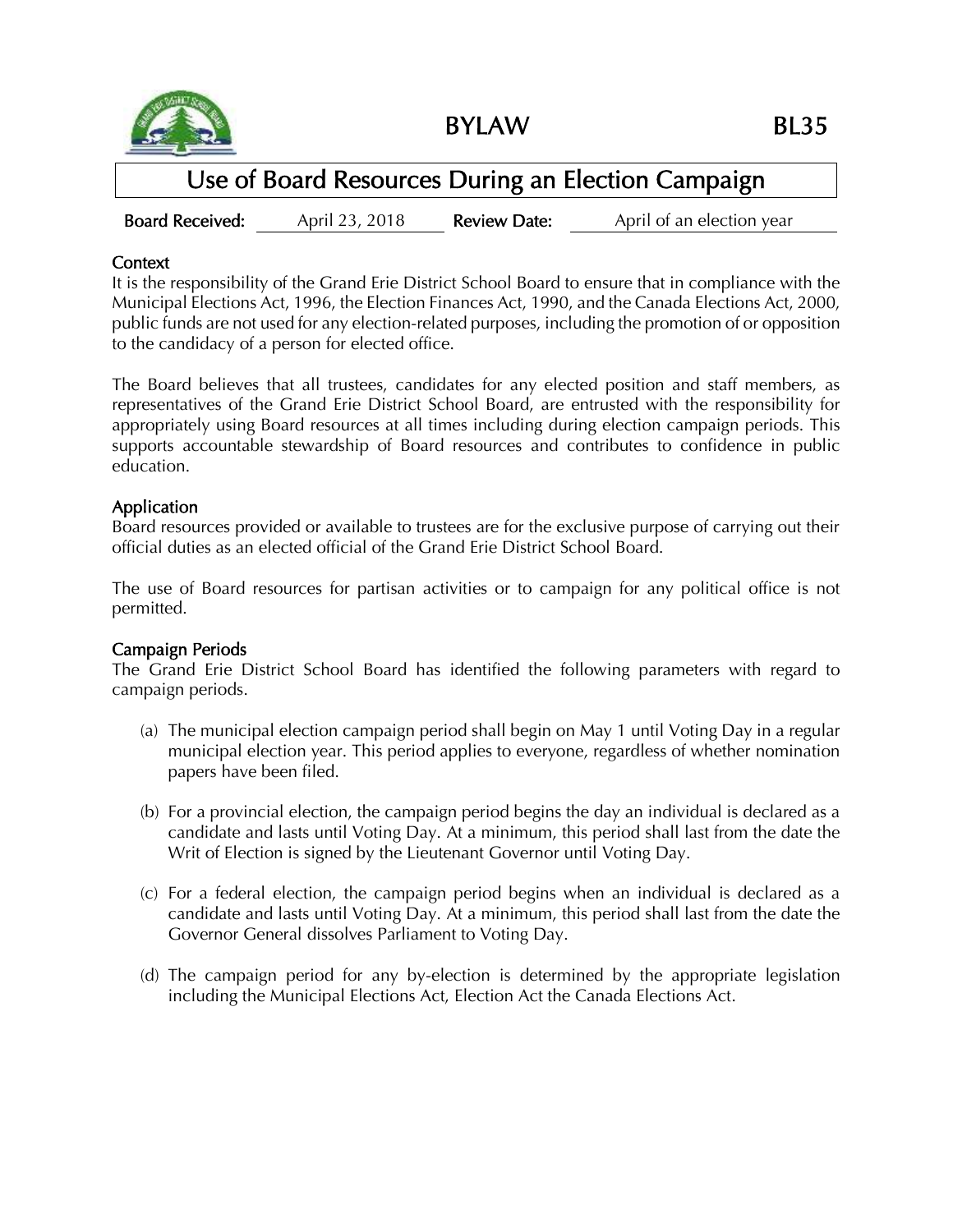### Use of Staff Resources

Staff resources may not be used for partisan activities or campaigning. This includes, but is not limited to:

- (a) preparing or disseminating materials, including, but not limited to newsletters, school newsletters, pamphlets, buttons, information tables, business cards, flyers, social media, speeches/greetings, brochures, websites, photos or videos,
- (b) scheduling and providing support at meetings or events with Board staff, students or other groups,
- (c) preparing speaking remarks or correspondence related to any campaign or which may be perceived to be partisan,
- (d) supplying personal information about students, parents, community members or staff members for the purposes of campaigning,
- (e) consolidating information available publicly, and
- (f) discussing or providing political or campaign advice.

## During the Campaign

- Trustees will not use their school board-issued resources for any campaign-related purposes. This includes displaying election-related materials in Board offices, board meetings, board events or school-related events.
- Trustees will not distribute or use the Board logo or Board telephone number or other contact information, including any Board branding in any campaign-related material.
- Trustees must ensure that all campaign-related material is funded by the trustee in their capacity as a candidate.
- Trustees will not use the Board's email system to distribute election-related electronic messages and will not use the board's voicemail system to record election-related messages.
- Trustees will use their personal information technology resources to create and use social media accounts created for campaign purposes. These are to be separate and distinct from any accounts used by the candidate in their position as a trustee.
- Trustees will not distribute (print, electronic or other method) any election-related materials via students or parents/guardians.

### Other Activities during the Campaign Period

School Visits – by Trustees

 Trustees who are seeking re-election may continue to perform their duties which may include their continued participation in local events held in schools while they serve their term of office. Trustees should not participate in activities at school events that could be perceived as campaigning.